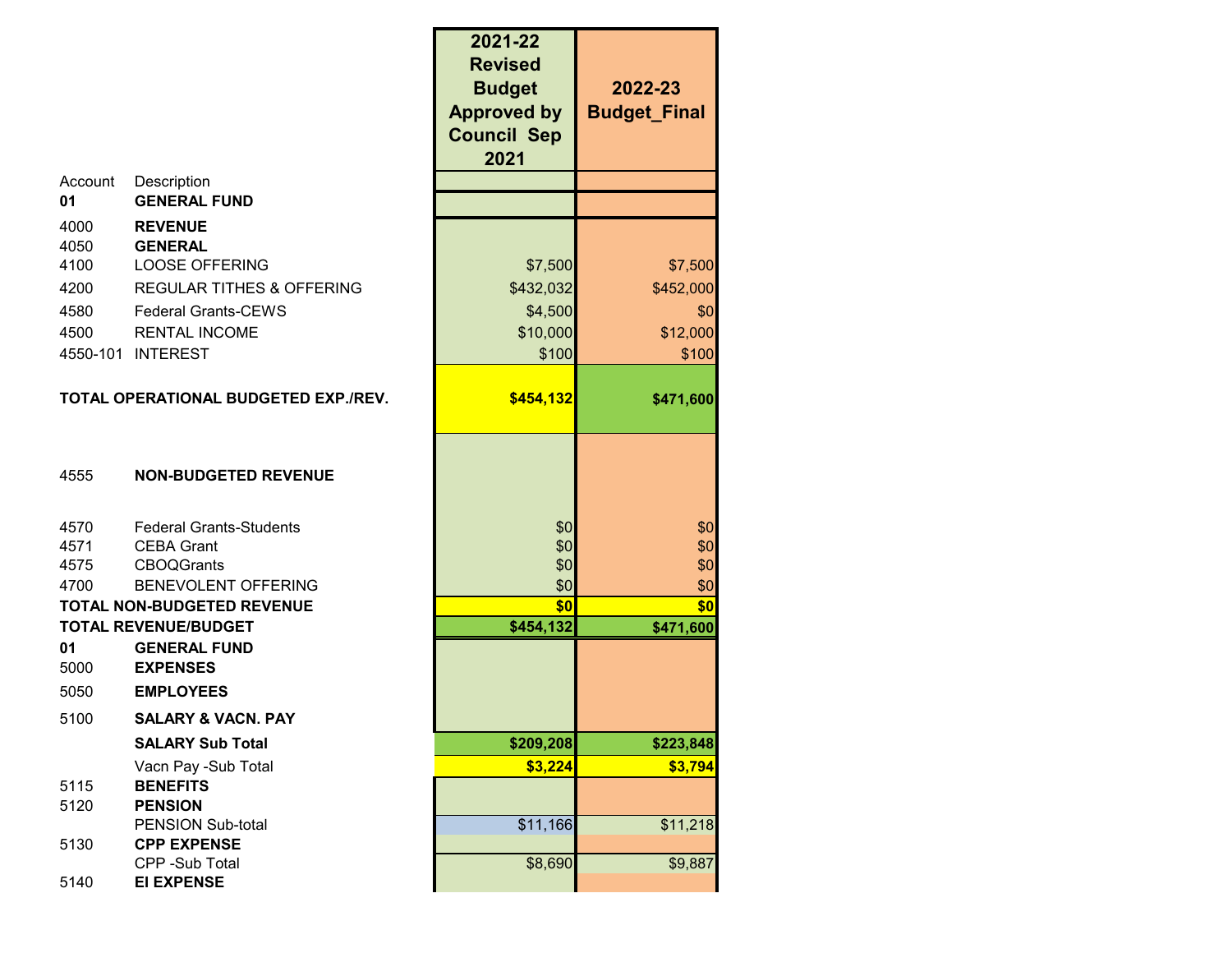|                                      | El - Sub Total                                             | \$3,885   | \$3,618      |
|--------------------------------------|------------------------------------------------------------|-----------|--------------|
| 5150                                 | <b>BASIC BENEFITS</b>                                      |           |              |
|                                      | <b>BASIC BENEFITS Sub - Total</b>                          | \$21,150  | \$21,500     |
| 5160                                 | <b>EXPENSE ACCOUNT</b>                                     |           |              |
|                                      | <b>EXPENSE Sub-Total</b>                                   | \$2,357   | \$2,500      |
| 5162                                 | <b>CELL PHONE</b>                                          |           |              |
|                                      | <b>CELL PHONE Sub - Total</b>                              | \$2,000   | \$2,000      |
| 5180                                 | <b>CON. ED/BOOK ALLOWANCE</b>                              |           |              |
|                                      | <b>CONTINUED ED Sub - Total</b>                            | \$5,250   | \$5,700      |
| 5190                                 | <b>TRAVEL ALLOWANCE</b><br>TRAVEL ALLOWANCE Sub - Total    | \$2,200   |              |
| 5250                                 | <b>PASTOR/SPOUSE CONFERENCE</b>                            |           | \$1,950      |
|                                      | <b>CONFERENCE Sub - Total</b>                              | \$1,600   | \$1,600      |
|                                      | <b>BENEFITS Sub Total</b>                                  | \$58,297  | \$59,973     |
|                                      |                                                            |           |              |
|                                      | <b>TOTAL EMPLOYEE COSTS</b><br><b>TOTAL BUDGETED STAFF</b> | \$270,728 | \$287,615    |
|                                      | <b>EXPENDITURES</b>                                        | \$270,728 | \$287,615    |
|                                      | <b>TOTAL BUDGETED EMPLOYEE COSTS</b>                       | \$270,728 | \$287,615    |
| 5300                                 | <b>PREMISES</b>                                            |           |              |
| 5310                                 | <b>BUILD. &amp; PROPERTY MAINTNC</b>                       | \$12,000  | \$13,500     |
| 5320                                 | <b>INSURANCE</b>                                           | \$10,263  | \$10,500     |
| 5330                                 | <b>JANITORIAL SERVICES</b>                                 | \$12,500  | \$14,500     |
| 5350                                 | <b>MORTGAGE INTEREST</b>                                   | \$19,380  | \$23,000     |
| 5370                                 | <b>UTILITIES</b>                                           | \$14,500  | \$13,000     |
| <b>TOTAL BUDGETED PREMISES COSTS</b> |                                                            | \$68,643  | \$74,500     |
| 5400                                 | <b>OTHER PROGRAMS</b>                                      |           |              |
| 5410                                 | <b>ADVERTISING</b>                                         | \$400     | \$400        |
| 5420                                 | <b>BANK SERVICE CHARGES</b>                                | \$350     | \$350        |
|                                      | 5420-100 EFT Service Charges                               | \$250     | \$250        |
|                                      | 5420-200 Tithely Service Charges                           | \$3,000   | \$3,000      |
| 5430                                 | <b>BCOQ CONVENTION SUPPORT</b>                             | \$5,500   | \$5,500      |
| 5500                                 | <b>CHRISTIAN EDUCATION</b>                                 |           |              |
|                                      | 5500-105 FAMILY MINISTRIES                                 | \$935     | <b>\$935</b> |
|                                      | 5500-110 SUNDAY SCHOOL                                     | \$3,200   | \$3,000      |
|                                      | 5500-130 GIRL'S CLUB                                       | \$150     | \$150        |
|                                      | 5500-140 BOY'S CLUB                                        | \$0       | \$0          |
|                                      | 5500-150 BIBLE CAMP                                        | \$700     | \$700        |
|                                      | 5500-160 ADULT MINISTRIES                                  |           |              |
|                                      | 5500-161 Young Adults                                      | \$0       | \$600        |